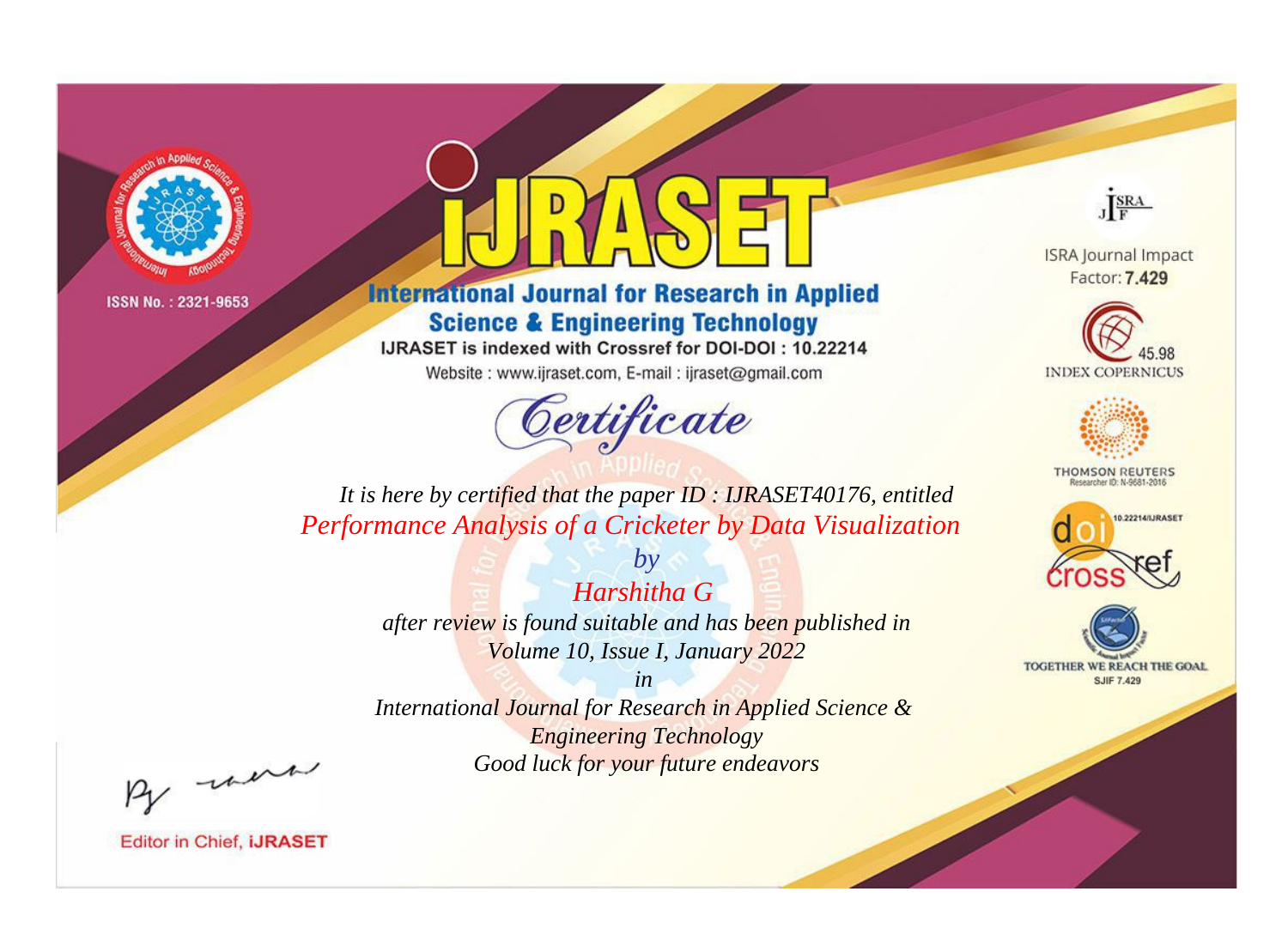

# **International Journal for Research in Applied Science & Engineering Technology**

IJRASET is indexed with Crossref for DOI-DOI: 10.22214

Website: www.ijraset.com, E-mail: ijraset@gmail.com



JERA

**ISRA Journal Impact** Factor: 7.429





**THOMSON REUTERS** 



TOGETHER WE REACH THE GOAL **SJIF 7.429** 

*It is here by certified that the paper ID : IJRASET40176, entitled Performance Analysis of a Cricketer by Data Visualization*

> *Sreehari G after review is found suitable and has been published in Volume 10, Issue I, January 2022*

*by*

*in* 

*International Journal for Research in Applied Science & Engineering Technology Good luck for your future endeavors*

By morn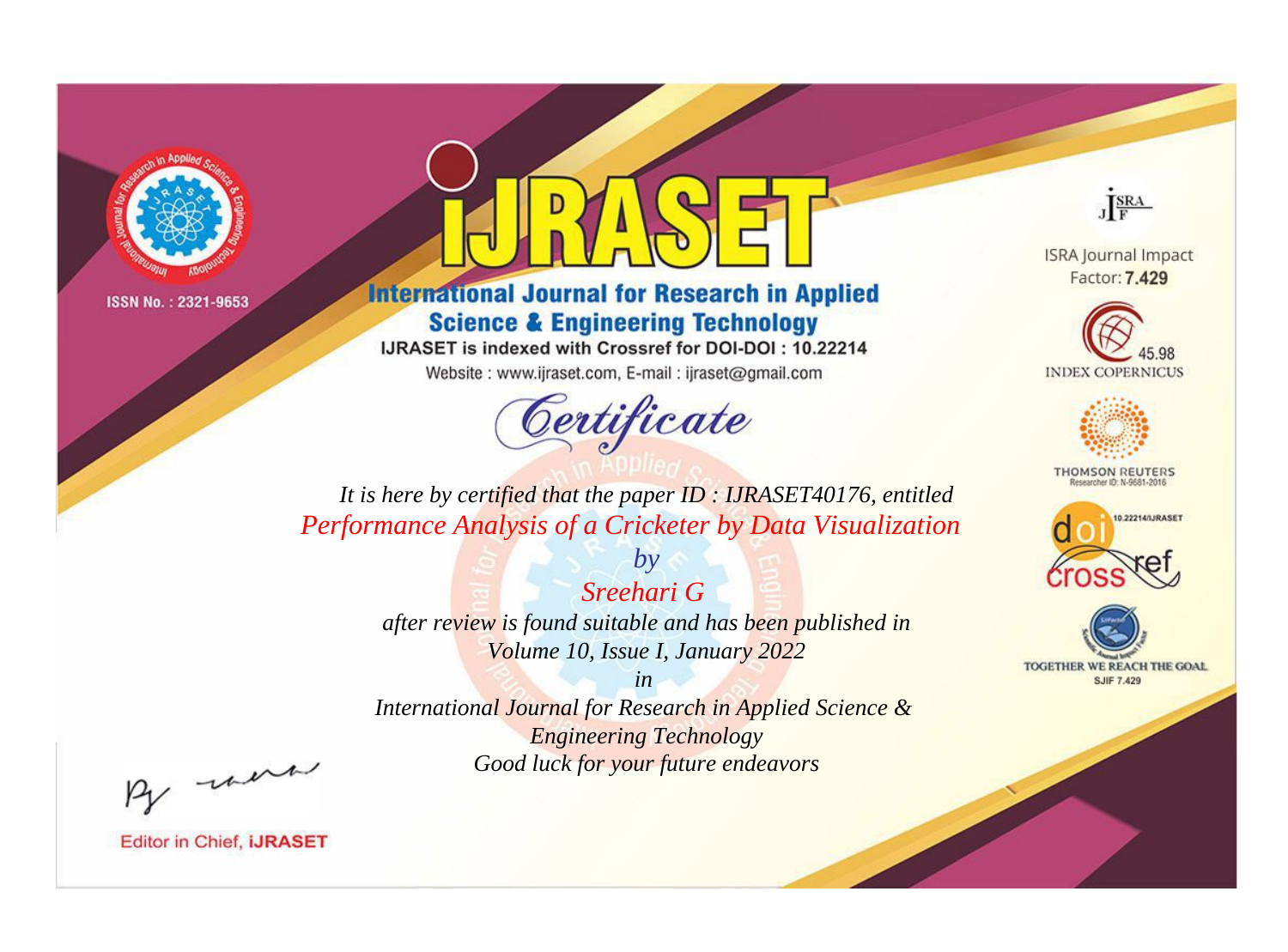

# **International Journal for Research in Applied Science & Engineering Technology**

IJRASET is indexed with Crossref for DOI-DOI: 10.22214

Website: www.ijraset.com, E-mail: ijraset@gmail.com



JERA

**ISRA Journal Impact** Factor: 7.429





**THOMSON REUTERS** 



TOGETHER WE REACH THE GOAL **SJIF 7.429** 

*It is here by certified that the paper ID : IJRASET40176, entitled Performance Analysis of a Cricketer by Data Visualization*

> *Mahesh Kumar S after review is found suitable and has been published in Volume 10, Issue I, January 2022*

*by*

*in* 

*International Journal for Research in Applied Science & Engineering Technology Good luck for your future endeavors*

By morn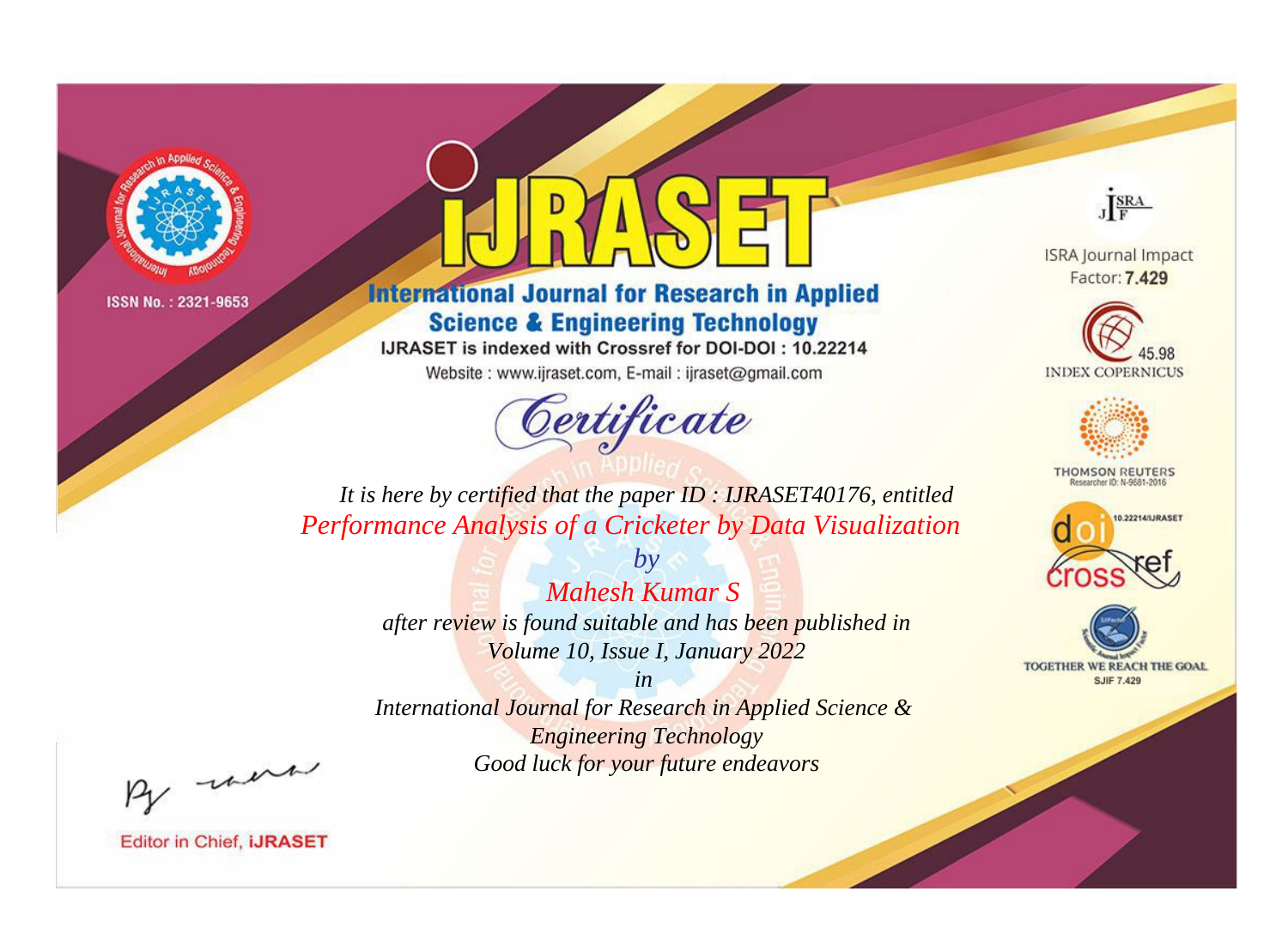

# **International Journal for Research in Applied Science & Engineering Technology**

IJRASET is indexed with Crossref for DOI-DOI: 10.22214

Website: www.ijraset.com, E-mail: ijraset@gmail.com



JERA

**ISRA Journal Impact** Factor: 7.429





**THOMSON REUTERS** 



TOGETHER WE REACH THE GOAL **SJIF 7.429** 

It is here by certified that the paper ID: IJRASET40176, entitled Performance Analysis of a Cricketer by Data Visualization

> Chinmai L after review is found suitable and has been published in Volume 10, Issue I, January 2022

 $b\nu$ 

 $in$ International Journal for Research in Applied Science & **Engineering Technology** Good luck for your future endeavors

By morn